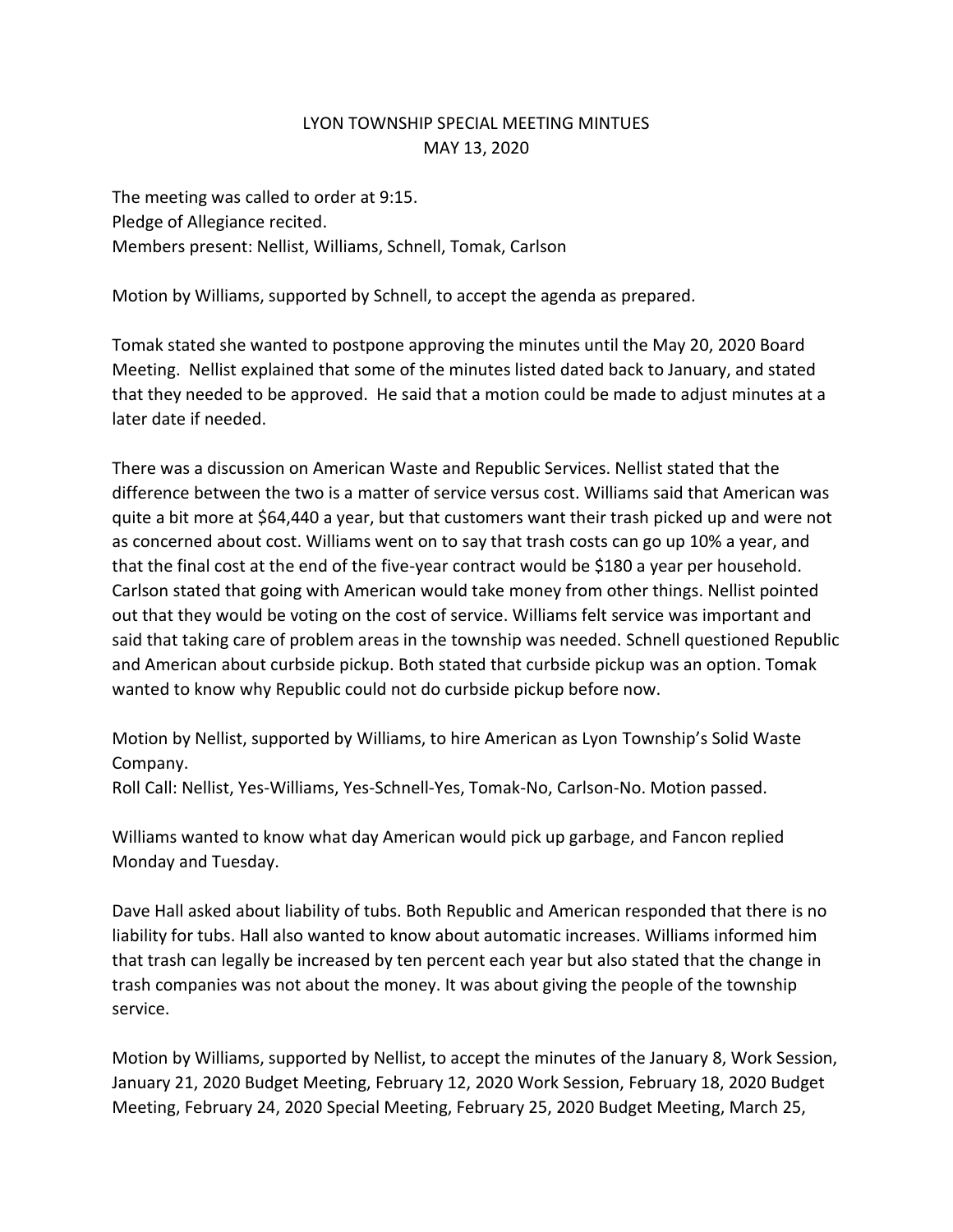2020 Board Meeting, April 8, 2020 Special Meeting, April 23, 2020 Work Session, and April 30, 2020 Special Meeting. Yeas: 4. Nays: 1. Motion passed.

Motion by Williams, supported by Schnell, to hire Jonathan Hirsch for part-time work in the Maintenance Department. All yeas. Motion passed. Schnell stated that pay for the part-time position is listed at \$10.65 an hour.

Motion by Williams, supported by Nellist, to hire Courtney Hoeltzel to replace Lenette Tomak while she is on leave. All yeas. Nays: 0. Motion passed. Nellist stated that pay for this position is listed at \$11.00 an hour.

Tracy Turner gave a report on upcoming road projects for Lyon Township.

Eva Lane-Paving Morristown Road-Gravel and crown the road Evergreen Park-Gravel, ditches.

Improvement Costs:

| Eva Lane                               | 39.442.00  |
|----------------------------------------|------------|
| Morristown Road                        | 80,312.00  |
| Evergreen Subdivision                  | 49,086.00  |
| Total                                  | 168,820.00 |
| <b>Less Road Commission Allocation</b> | 94,597.74  |
| <b>Total Township Cost</b>             | 74,222.26  |

Motion by Nellist, supported by, Carlson to approve \$74,226.26 for 2020/2021 road projects in Lyon township. All yeas. Motion Passed.

## Board Comments:

Nellist-None

Schnell-Schnell voiced a concern about the compost and contractors filling up the compost site. It was suggested that a committee be set up to look at an increase of fees for contractors. Schnell updated the Board on the sewer project. He stated that there is a need for public input and suggested a video with frequently asked questions might inform the public. He mentioned that forming a Utility Authority was also needed to move forward. He said if 20% of the people are opposed, they can appeal the special assessment and then it would go to a referendum vote.

Williams-None Tomak-None Carlson-None